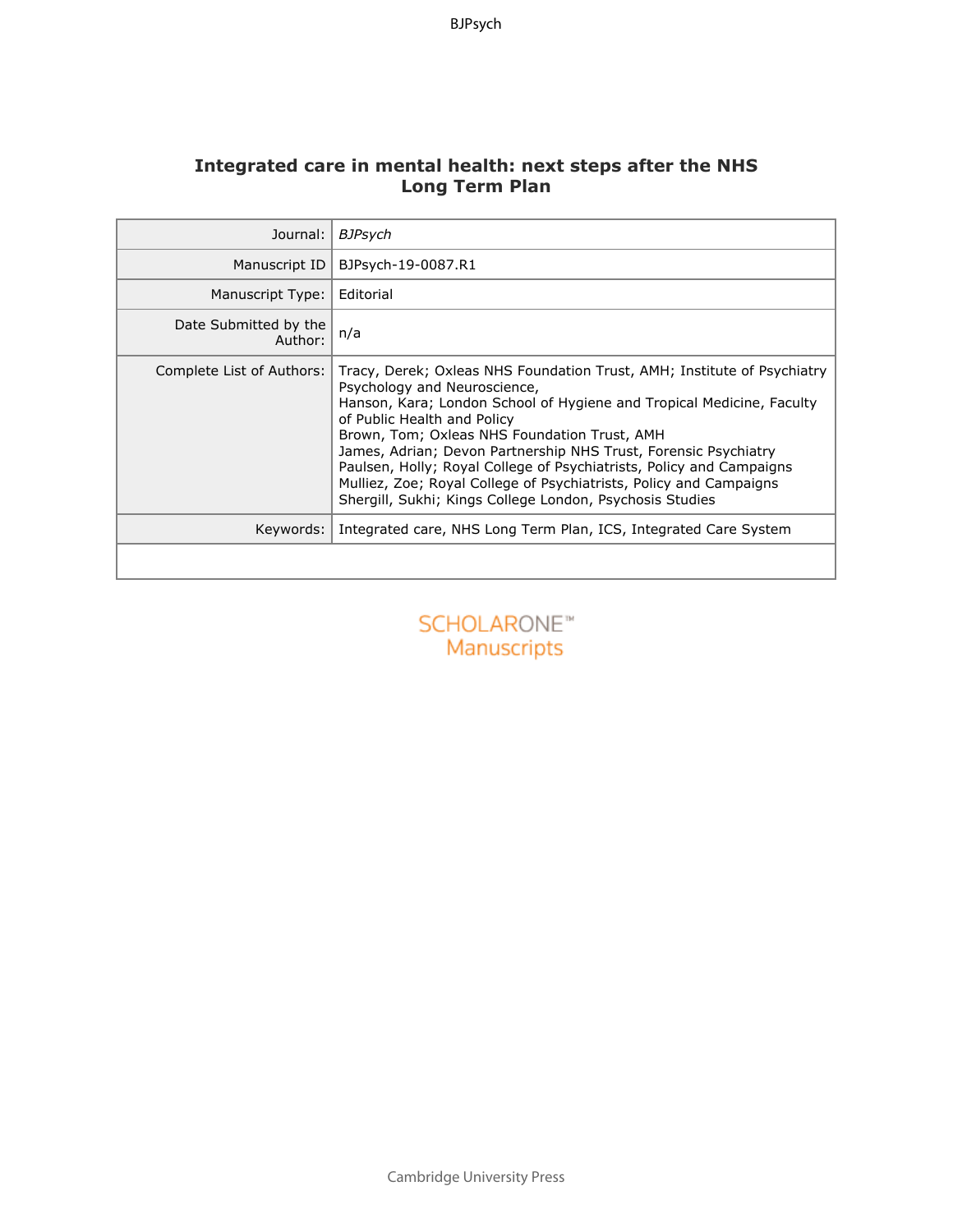## **Integrated care in mental health: next steps after the NHS Long Term Plan**

# Derek K. Tracy<sup>1,2,3</sup>, Kara Hanson<sup>4</sup>, Tom Brown<sup>1</sup>, Adrian J. B. James<sup>5,6</sup>, Holly Paulsen<sup>5</sup>, Zoé Mulliez<sup>5</sup>, **Sukhwinder S. Shergill2,7**

## Author affiliations

Oxleas NHS Foundation Trust, London, UK. The Institute of Psychiatry, Psychology, and Neuroscience, King's College London, UK. Department of Psychiatry, University College London, UK. Faculty of Public Health and Policy, the London School of Hygiene and Tropical Medicine, London, UK. The Royal College of Psychiatrists, London, UK. Devon Partnership NHS Trust, Devon, UK. South London and Maudsley NHS Foundation Trust, London, UK.

Author for correspondence: Dr Derek Tracy, Consultant Psychiatrist and Clinical Director, Queen Mary's Hospital, Sidcup DA14 6LT. derek.tracy@nhs.net

## Summary

E: Dr Derek Tracy, Consultant Psychiatrist and 6LT. <u>derek tracy@nhs.net</u><br>14 6LT. <u>derek tracy@nhs.net</u><br>15 and a w[or](mailto:derek.tracy@nhs.net)kforce recruitment and retention<br>16 and a workforce recruitment and an empty<br>16 and an empty of integratio Health and social care face growing and conflicting pressures: mounting complex needs of an aging population, restricted funding, and a workforce recruitment and retention crisis. In response, in the UK the NHS Long Term Plan promises increased investment and an emphasis on better 'integrated' care. We describe key aspects of integration that need addressing.

## Main article

## *Drivers for change*

Integrated care is proposed as a more efficient client orientated health model, building services around local populations. Drivers include a growing and aging population with greater comorbidities, as well as workforce and financial challenges. In the UK, the NHS Long Term Plan<sup>1</sup> is mandating 'integrated care systems' (ICS) to develop and deliver locally relevant five-year plans. Several critical questions remain unanswered: what does 'integration' mean; which services 'should' be integrated; how to win hearts and minds of staff during integration; and how to measure its 'success'? Evaluation cannot be an add-on to becoming an ICS, it must be integral to enable the spread of best practice and learning from failures.

Over the last decade, NHS funding has grown by about 1% annually. Approximately 40% of NHS Trusts are reporting deficits, up from less than 10% in 2009-10<sup>2</sup>. The Long Term Plan promises £20.5 billion more by 2023 (£2.3bn for mental health), a 3.4% increase, but still below the 4% recommended to meet demand<sup>2</sup>. Nevertheless, health has - arguably - always been proportionately better funded and supported than social care, politicians perhaps more averse to the electoral challenges of closing clinical services. Local authorities have suffered spending cuts and social care is, by and large, subject to means testing in contrast to universally free health services. The (delayed) UK governmental Green Paper on social care's long-term future will be as societally important as the Long Term Plan.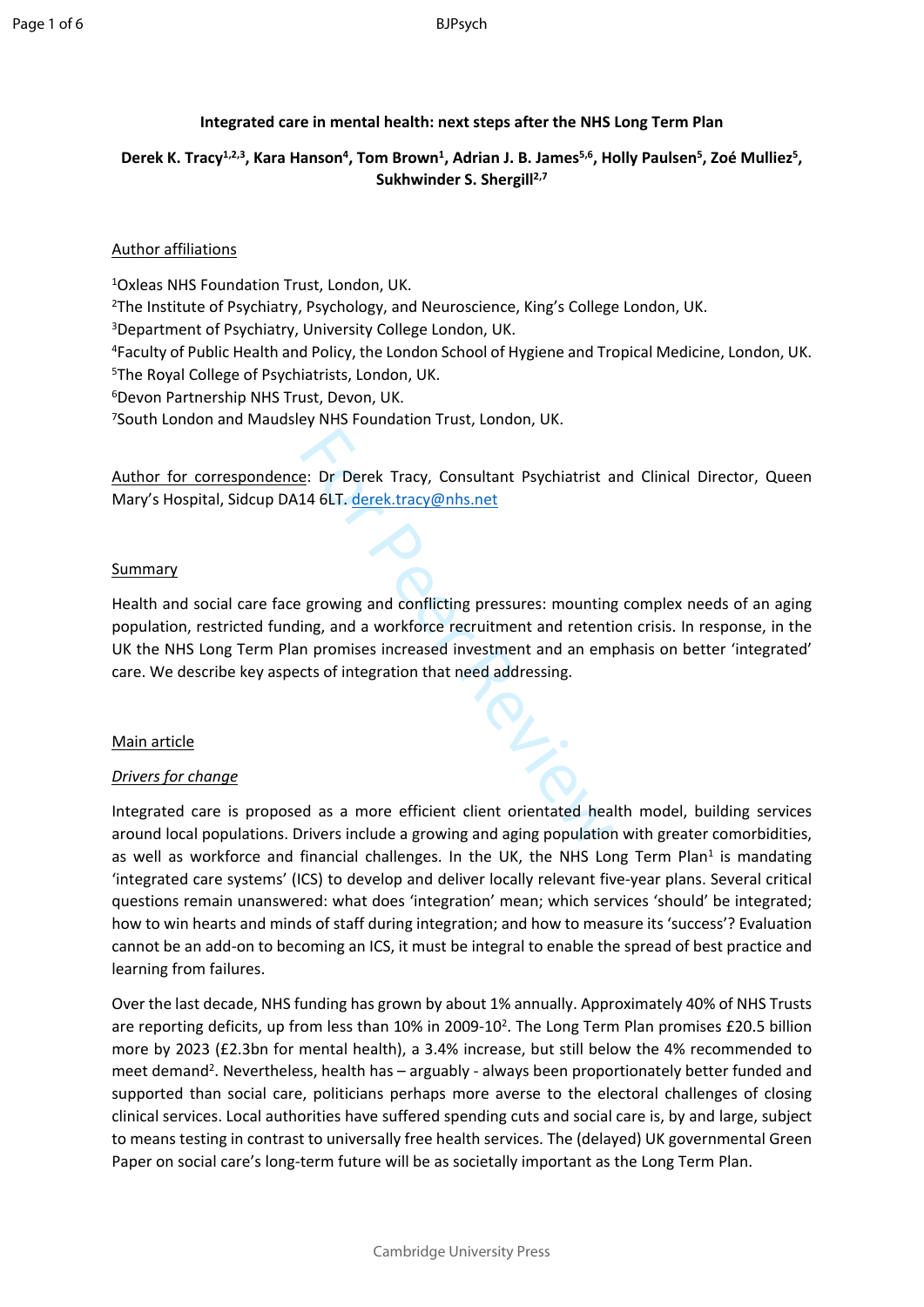By 2035 England's population will grow by over four million, with a fifty percent increase in over 65s, and a quadrupling of those with four or more illnesses. The Royal College of Psychiatrists predicts increasing demand across mental health services, most significantly for cognitive impairment and dementia 3 . Those with multi-morbidities particularly risk care-fragmentation, impaired quality of life, and, unsurprisingly, impose considerably greater health costs. Concluding the gloom, there are approximately 100,000 unfilled staff posts in both the NHS and social care, which will double by 2030 given the current trend.

This supply-demand mismatch, which is mirrored internationally, needs greater funding or greater efficiency, one constant refrain being 'more integrated care'. Existing health models largely evolved top-down tracking professional boundaries, whereas this promises a more logical patient-facing design. The emphasis is on prevention, utilising community resources, and self-management, with better care for less money through greater efficiencies.

but gained prominence from the 2014 TNH.<br>
mation Plans/Partnerships (STPs) joined NHS<br>
ups to develop 'place-based' population pla<br>
ategically plan, commission, and manage serv<br>
s' (ICPs) hubbed to primary care population<br> This idea is hardly new, but gained prominence from the 2014 'NHS Five Year Forward View'. Sustainability and Transformation Plans/Partnerships (STPs) joined NHS Trusts, local authorities, and clinical commissioning groups to develop 'place-based' population plans. STPs are anticipated to evolve into ICSs that will strategically plan, commission, and manage services, delivered by 'Integrated Care Partnerships/Providers' (ICPs) hubbed to primary care population 'footprints' of about 80,000. The Long Term Plan has clearly laid out that "doing things differently" via ICSs is the way forward. STPs and ICSs are tasked to develop and implement local five-year integrative plans by autumn 2019. ICP contracts will be available to commissioners by April 2019, and the expectation is that ICSs will cover the UK by April 2021.

## *The key challenges*

The acronyms are confusing, and there is a lack of clear models and robust evidence. The Royal College of Psychiatrists has expressed concern that mental health has not been sufficiently considered in ICSs, and its amalgamation with overspent acute-sector partners risks cuts to services. Further, we propose there are four major challenges that need to be carefully addressed. - *What does 'integration' mean?*

Details on ICSs and ICPs are intentionally non-prescriptive: *localism* encouraging adapting resources to community needs. There have been few examples incorporating mental health; the Royal College of Psychiatrists and the King's Fund noting such opportunities have not yet been maximised<sup>4</sup>. There is an emphasis on co-location of different services, but the logistical aspects of this are enormous: a simple example is the challenge of seamless integration of different computer systems used in health and social care.

A tripartite framework is needed, covering the nature and degree of integration of (Table 1): the major organisations of health and social care being integrated; the specific amalgamating teams; and support functions such as finances, information technology, etc. A standardised matrix would permit organisations to both better understand and describe their model, as well as enable comparison between distinct features and performance of different integrative designs.

| Description of<br>degree of | <b>Organisations</b> | <b>Teams</b> | <b>Support functions</b> |
|-----------------------------|----------------------|--------------|--------------------------|
| integration                 |                      |              |                          |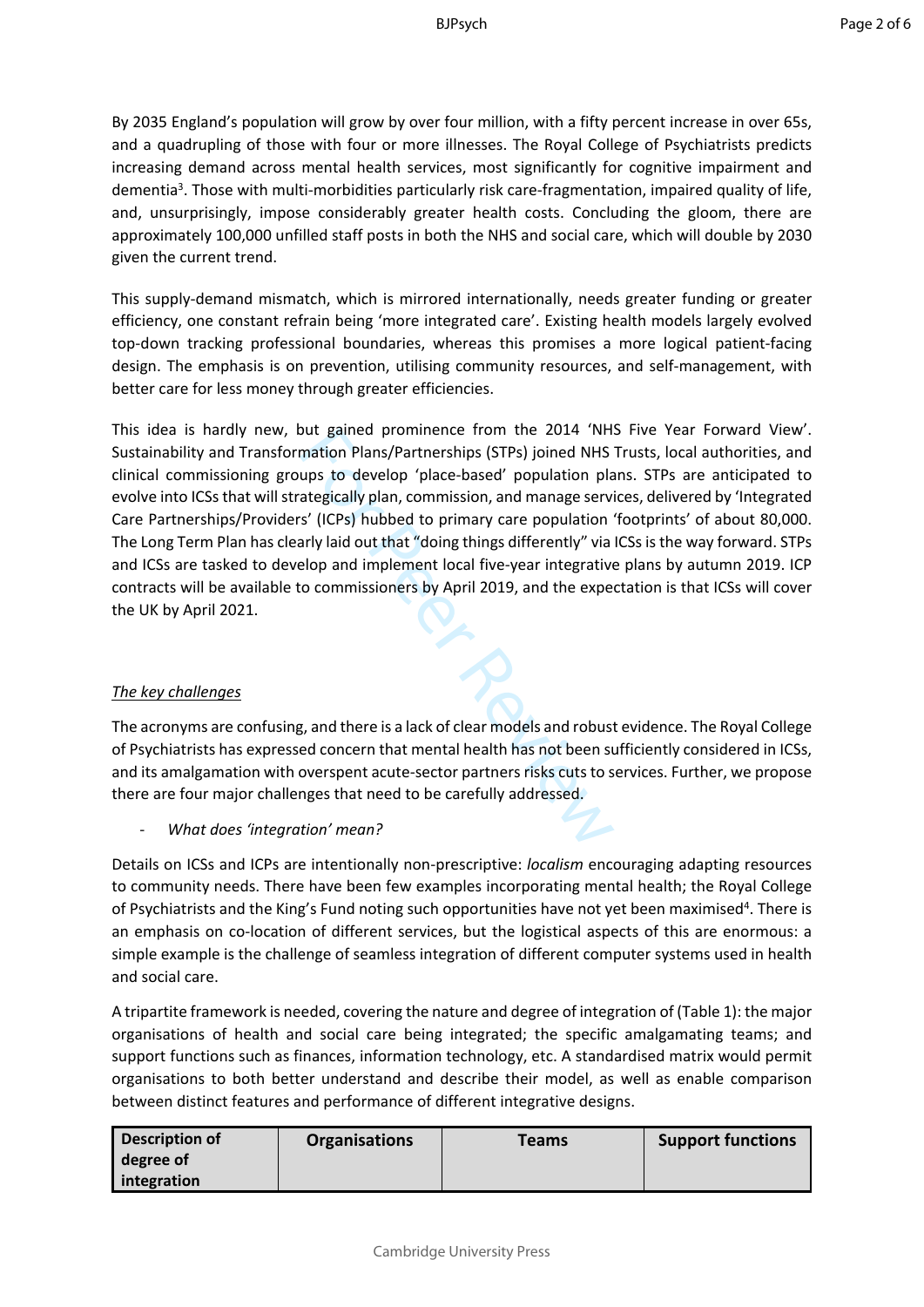| This will vary by<br>domain and<br>described<br>organisation/service/<br>support function, but<br>most crudely might<br>be considered:<br>integrated, partially/<br>hybrid integration,<br>not integrated/not<br>included in a model | <b>Primary Care</b><br>$\bullet$<br>Secondary<br>$\bullet$<br><b>Mental Health</b><br>Secondary<br>$\bullet$<br><b>Physical Health</b><br>l.<br><b>Social Care</b><br>Tertiary services<br>$\bullet$<br>Voluntary sector<br>$\bullet$ | Adult mental health:<br>$\bullet$<br><b>CMHTs, inpatient</b><br>wards, crisis teams,<br>substance use, early<br>intervention psychosis<br>Older people's mental<br>$\bullet$<br>health CMHTs,<br>memory services<br>Community physical<br>$\bullet$<br>health: district nurses,<br>end of life care,<br>physiotherapy,<br>diabetes, respiratory,<br>cardiovascular care<br>Adult social care:<br>$\bullet$<br>housing, safe-<br>guarding, public<br>health, education | Finance<br>$\bullet$<br>Human<br><b>Resources</b><br>Information<br>Governance<br>Estates<br>$\bullet$<br>Management<br>structure<br>Professional<br>Development |
|--------------------------------------------------------------------------------------------------------------------------------------------------------------------------------------------------------------------------------------|---------------------------------------------------------------------------------------------------------------------------------------------------------------------------------------------------------------------------------------|-----------------------------------------------------------------------------------------------------------------------------------------------------------------------------------------------------------------------------------------------------------------------------------------------------------------------------------------------------------------------------------------------------------------------------------------------------------------------|------------------------------------------------------------------------------------------------------------------------------------------------------------------|

Table 1. An overview of the areas that should be considered by integrating services. These can be divided into: organisations; teams (a sample list is included); and support functions. AMH: adult mental health; CMHT: community mental health team

## - *Which services 'should' be integrated?*

• Adult social care:<br>
housing, safe-<br>
musing, papilic<br>
health, education<br>
wo of the areas that should be considered by in<br>
ganisations; teams (a sample list is included);<br>
i; CMHT: community mental health team<br>
uuld' be in This speaks to the "boundary" of an integrated system. For example, should it integrate physical and mental health across primary and secondary settings, as well as social care across the whole local authority? Within mental health one might debate integrating working age and older persons' mental health, child and adolescent services, substance use and so forth. Some services seem to inevitably 'sit above', but work into, integrated care hubs - crisis teams, wards, tertiary interventions - but for many others it is less clear. For example, consider early intervention (EI) and rehabilitation psychiatry. In one sense, integrating these with physical health services and the local authority offers considerable potential advantages for longer-term health and social inclusion. Conversely, the reason we have separate services is recognition that 'treatment as usual' misses out some specific needs, and such patients risk getting lost in a wider system.

Without the baggage of history, would one start with patient groups (for example the elderly) or services with other complementarities – in the sense that they share a common infrastructure, or some other way of working together? An economist would pose this through the lens of potential economies of scope/scale – whether it is less costly to provide things separately or together. Currently, we lack criteria and data with which to make such decisions, and most integration will be a compromise between what is considered optimal and what is achievable. - *Winning hearts and minds on the frontline*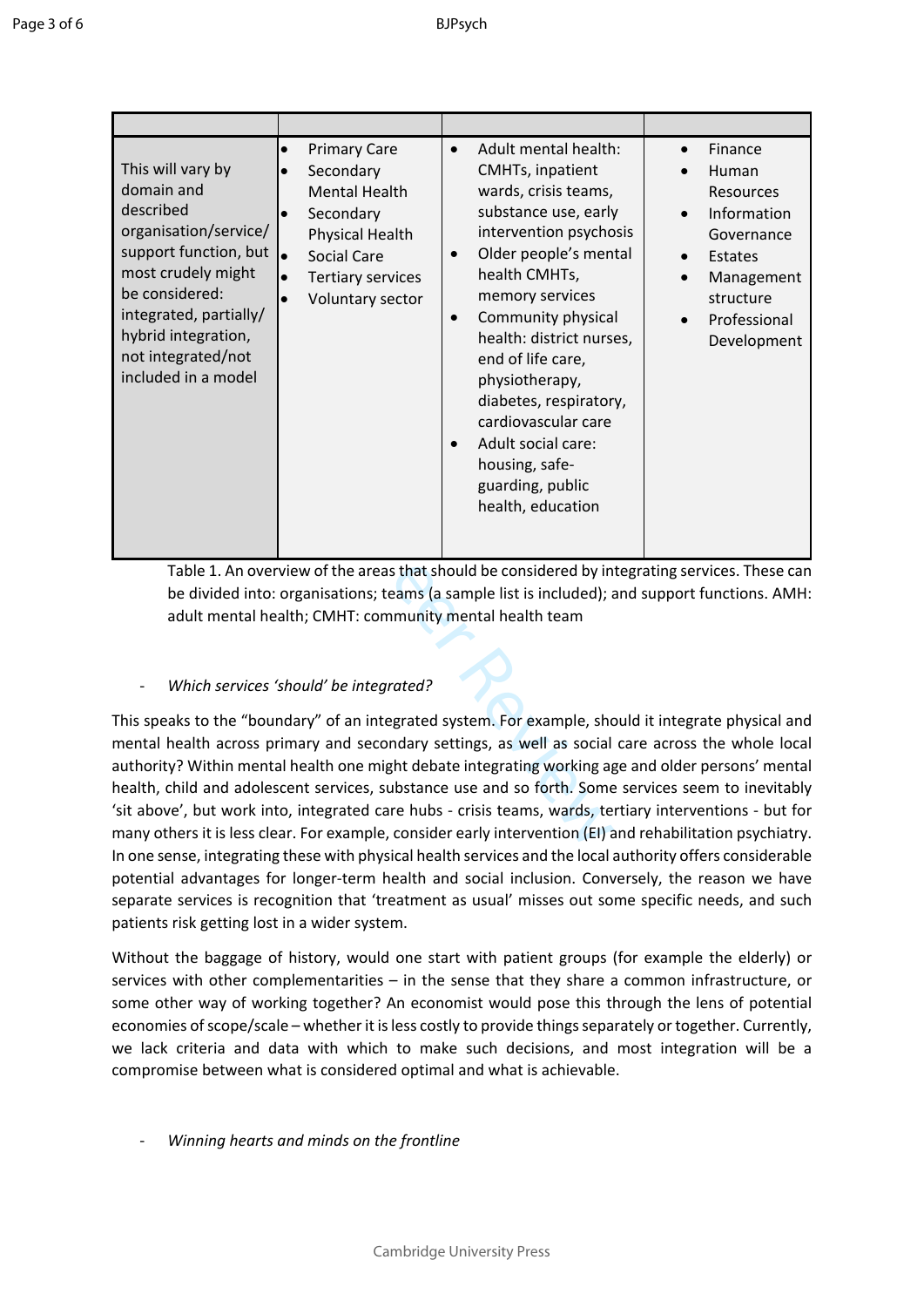We believe that integration will be won or lost by the engagement of frontline staff. It appeals to most service users and senior managers via the drivers of care and efficiencies, but an effective novel system necessitates working in new ways, not just 'more closely with others', with changes in practice that many may find problematic. Existing services have benefits in terms of training, development, and peer support; being a smaller part of a bigger and more heterogeneous team poses the risk – speculatively at least – of encouraging generic skill sets at the cost of specialist development, and demoralising an already stretched workforce. It may feel that it is the money driving all change.

One can counter that there will be novel training and practice opportunities in an enriched work environment, and that mental health's biopsychosocial approach is a natural fit for integrative care. In our workforce crisis, new models offer both opportunities and risks.<br>- *How will we know if integration is working?* 

There is a lack of consensus of how we should evaluate change and know if, and for whom, an integrated model is 'working'. A recent synthesis<sup>5</sup> of measurement tools for integrated health systems identified 114 across 16 domains - some agreement for ICSs is required. The Medical Research Council has provided guidance on developing and evaluating complex interventions, but there is a need for consensus in determining causal links between changes at the organisational level, and the processes and outcomes experienced by both patients and the staff.

ius of how we should evaluate change and<br>g'. A recent synthesis<sup>5</sup> of measurement tools f<br>mains - some agreement for ICSs is required. T<br>developing and evaluating complex intervent<br>ausal links between changes at the organi We need to know whether integration improves clinical outcomes, real-life functioning, and satisfaction. Needs vary across patients and there is a risk that ICSs emphasise the complex (and expensive) minority of patients requiring multiple inputs to the detriment of the larger number with 'simpler' needs. Indicators could include qualitative data, Patient and Clinician Reported Outcome Measurements (PROMs/CROMs), and Patient Activation Measurements (PAMs) that ask individuals how able they feel to manage their health. However, we lack consensus on which tools to use (including their fitness to describe outcomes in a new model), and, typically, no good 'before' data. At a 'high end' or top of a causal chain, one might explore strategic objectives such as changing suicide rates, life expectancy, and employment, though these have the various challenges of (relatively) small numbers and slow change.

With complex organisational changes it is important to track effects on quality, volumes and costs, including the costs of changing the system. There are a range of existing key performance indicators from referral waits, through planned versus unplanned admissions, to delayed transfer of care; from cardiometabolic assessments to flu vaccinations; from complaints to patient experience data and so forth.

There is an absence, to the best of our knowledge, of a health-care 'staff activation measurement', though demonstrating change in professionals' perceptions of their abilities to manage care is appealing. Qualitative work might again be valuable in identifying appropriate elements of an integration scale and experiences of working in ICSs, as well as the proxy measures of staff and trainee recruitment, satisfaction, sickness, and retention.

## *Next steps*

'Integrated care', as a broad concept, appeals as a seemingly reasoned way for health and social services to deliver better care and manage the wider financial reality. One only has to look at physical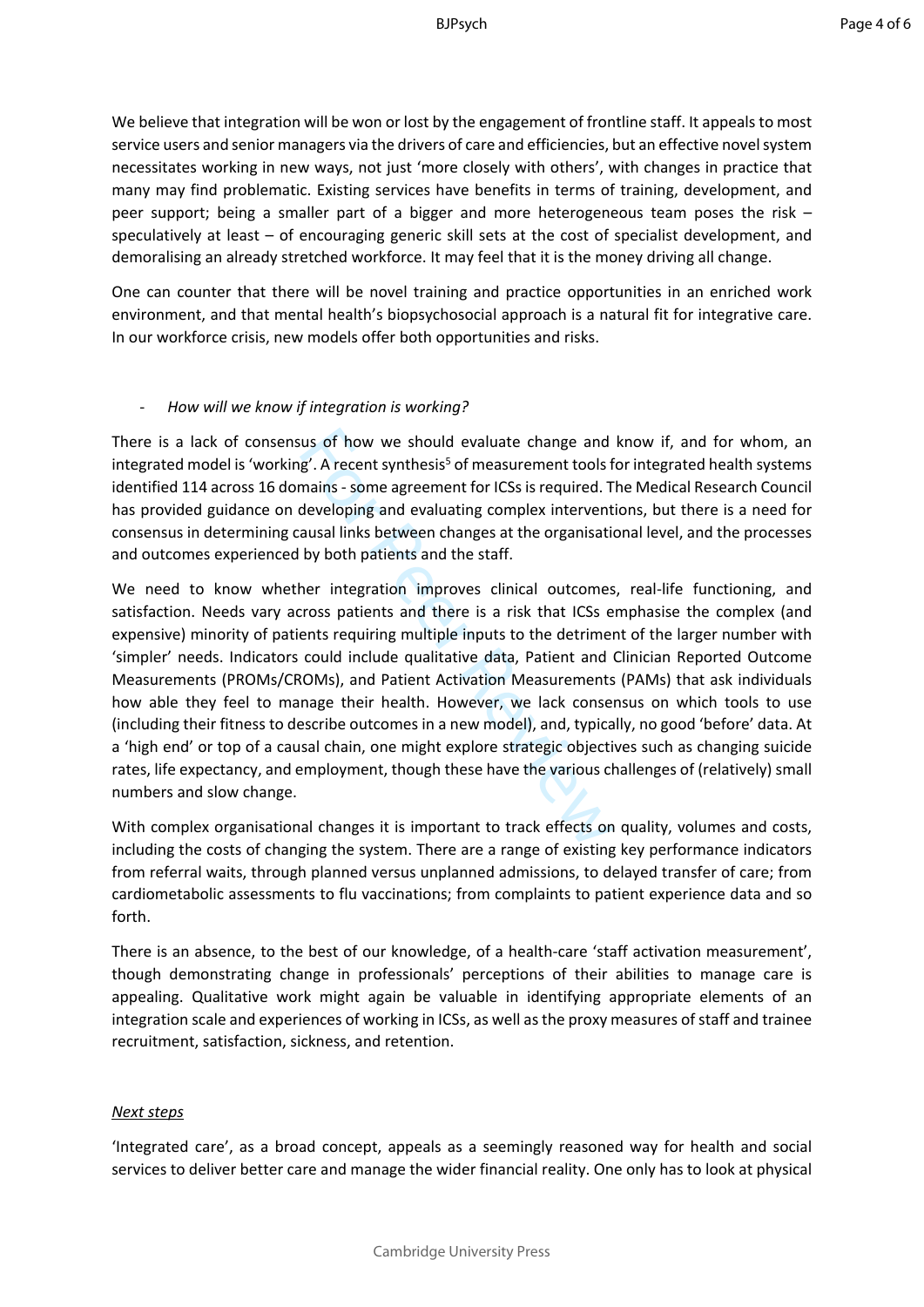BJPsych

health outcomes in those with psychosis, or the links between depression and many chronic health problems and social disadvantage to see the need to do things differently. However, it is determining the underlying detail of what this means that remains crucial, not least what 'integration' really means.

Integrating organisations need frameworks and tools to describe their integration model – and how it will be evaluated. Engaging staff and service users is essential to the process, and a necessary starting point for developing methodologies to evaluate organisational changes and outcomes. Appraising the outcomes of these models, both good and bad, will be necessary to inform rapid and transparent dissemination and scale-up decisions.

## **References**

- 1 NHS England. NHS Long Term Plan. (2019). https://www.england.nhs.uk/long-term-plan/
- 2 Institute for Fiscal Studies & The Health Foundation. Securing the future: funding health and social care to the 2030s. (The Institute for Fiscal Studies, London, UK, 2018).
- 3 Royal College of Psychiatrists. NHS Priorities and Reform in Developing a Long-term Plan and Multi-year Funding Settlement for England. (The Royal College of Psychiatrists, London, UK, 2019).
- 4 Naylor, C., Taggart, H. & Charles, A. Mental health and new models of care. Lessons form the vanguards. (The King's Fund & the Royal College of Psychiatrists, London, UK, 2917).
- 5 Suter, E. *et al.* Indicators and Measurement Tools for Health Systems Integration: A Knowledge Synthesis. *Int J Integr Care* **17**, 4, doi:10.5334/ijic.3931 (2017).

#### Author details

030s. (The Institute for Fiscal Studies, London,<br>ychiatrists. NHS Priorities and Reform in Deve<br>5. Settlement for England. (The Royal College<br>1. & Charles, A. Mental health and new mod<br>1g's Fund & the Royal College of Psyc Dr Derek Tracy FRCPsych is a Consultant Psychiatrist and Clinical Director at Oxleas NHS Foundation Trust, London, and a Senior Lecturer at the Institute of Psychiatry, Psychology, and Neuroscience, King's College London, UK.

Professor Kara Hanson PhD is Professor of Health System Economics and Dean, Faculty of Public Health and Policy, at the London School of Hygiene and Tropical Medicine, UK.

Mr Tom Brown PQSW is Service Director of Bexleycare, Oxleas NHS Foundation Trust, London and the London Borough of Bexley, UK.

Dr Adrian James FRCPsych is a Consultant Forensic Psychiatrist at Devon Partnership NHS Trust, and Registrar of the Royal College of Psychiatrists, London, UK.

Ms Holly Paulsen MSc is Deputy Head of Policy and Campaigns at the Royal College of Psychiatrists, London, UK.

Ms Zoé Mulliez MSc is Policy and Campaigns Officer at the Royal College of Psychiatrists, London, UK.

Professor Sukhwinder S Shergill FRCPsych is an honorary Consultant at South London and Maudsley NHS Foundation Trust, and Professor of Psychiatry and Systems Neuroscience at the Institute of Psychiatry, Psychology, and Neuroscience, King's College London, UK.

## Declaration of interest: none